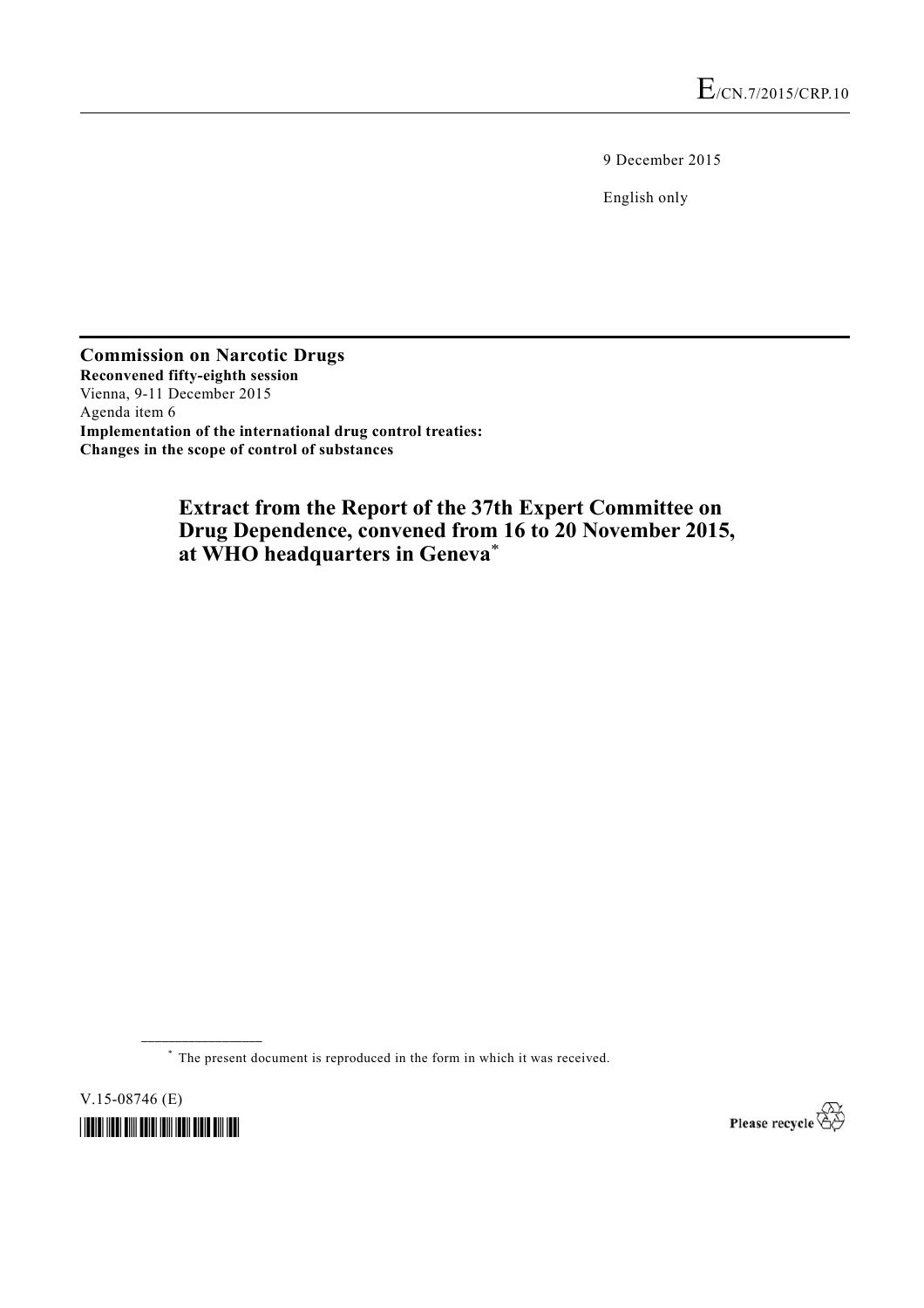## **Annex 1**

# **Extract from the Report of the 37th Expert Committee on Drug Dependence**

## **Substance recommended to be scheduled in Schedule I and Schedule IV of the Single Convention on Narcotic Drugs (1961), as amended by the 1972 Protocol:**

### **Acetylfentanyl**

Chemically, acetylfentanyl is *N*-phenyl-*N*-[1-(2-phenylethyl)-4-piperidinyl]acetamide. It is in the phenylpiperidine class of synthetic opioids that includes fentanyl, a Schedule I drug under the UN 1961 Single Convention on Narcotic Drugs. Acetylfentanyl has also been referred to as "desmethyl fentanyl".

Acetylfentanyl has not been previously reviewed by the Committee. A critical review was proposed based on information brought to WHO's attention that acetylfentanyl is clandestinely manufactured, poses a risk to public health and society, and has no recognized therapeutic use by any Party.

Acetylfentanyl has effects similar to those of morphine and fentanyl that are included in Schedule I of the 1961 Single Convention on Narcotic Drugs. It has no recorded therapeutic use and its use has resulted in fatalities. Thus, because it meets the required condition of similarity, it is recommended that acetylfentanyl be placed in Schedule I of the Single Convention on Narcotic Drugs, 1961, as consistent with Article 3, paragraph 3 (iii) of that Convention in that the substance is liable to similar abuse and productive of similar ill effects as drugs in Schedule I. In addition, in accordance with Article 3, paragraph 5 of that Convention, considering acetylfentanyl is particularly liable to abuse and to produce ill-effects, and its liability is not offset by substantial therapeutic advantages, it is recommended it be included in Schedule IV of the Single Convention on Narcotic Drugs, 1961.

## **Substance recommended to be scheduled in Schedule I of the Single Convention on Narcotic Drugs (1961), as amended by the 1972 Protocol:**

#### **MT-45**

Chemically, MT-45 is 1-cyclohexyl-4-(1,2-diphenylethyl)piperazine. MT-45 has two enantiomers and is commonly available as the racemic mixture.

MT-45 has not been previously reviewed by the Committee. A critical review was proposed based on information brought to WHO's attention that MT-45 is clandestinely manufactured, poses a risk to public health and society, and has no recognized therapeutic use by any Party.

MT-45 is a compound with morphine-like effects. The Committee considered that the degree of risk to public health and society associated with the abuse liability and accompanying evidence warranted its placement under international control. Therapeutic use in humans has not been recorded. The Committee recommended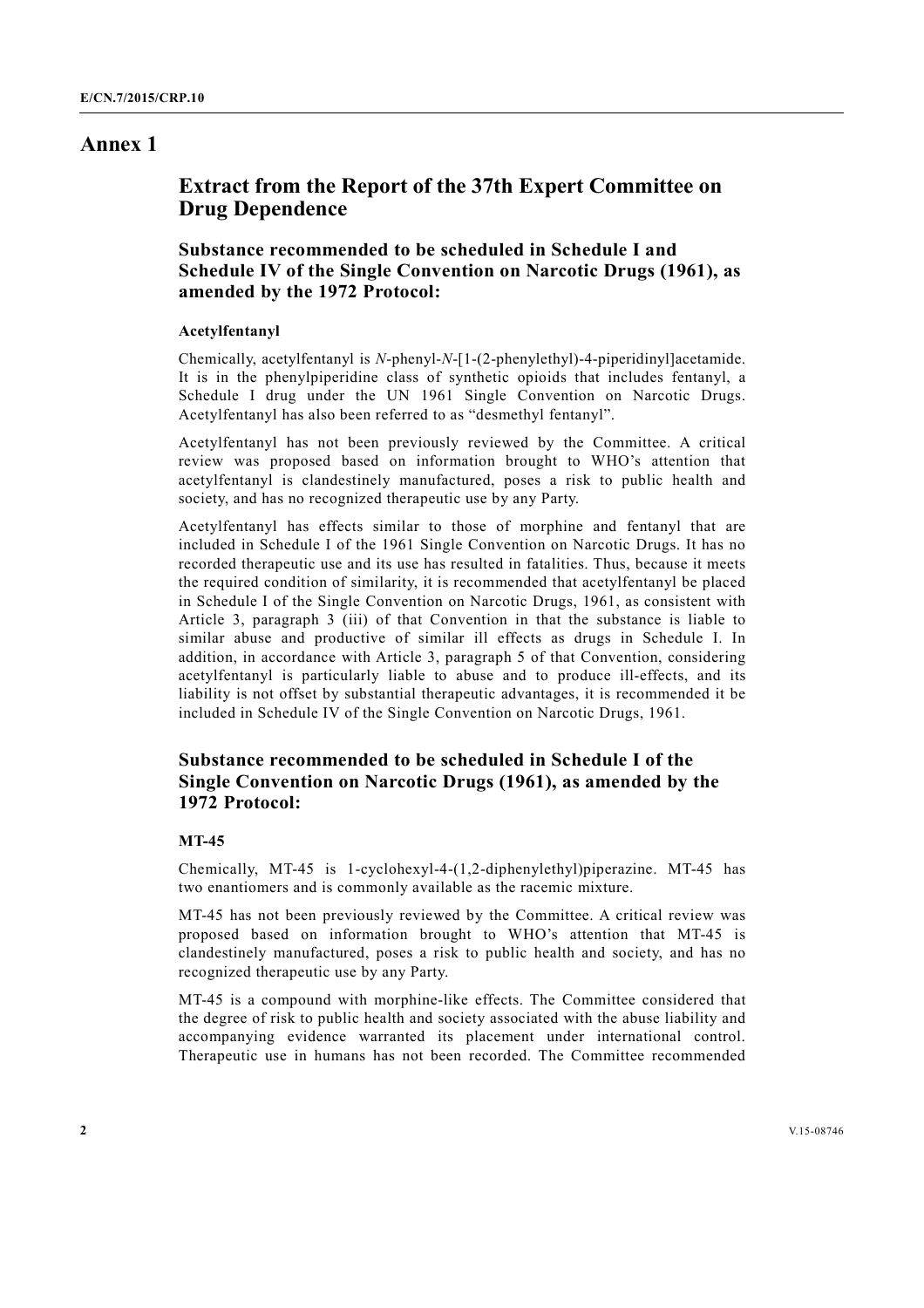that MT-45 be placed in Schedule I of the 1961 Single Convention, as amended by the 1972 Protocol.

### **Substance recommended to be scheduled in Schedule I of the Convention on Psychotropic Substances (1971):**

### *para***-Methoxymethylamphetamine (PMMA)**

Chemically, PMMA (*para*-methoxymethylamphetamine) is 1-(4-methoxyphenyl)-*N*methylpropan-2-amine. PMMA has two enantiomers and is commonly available as the racemic mixture.

PMMA has not been previously reviewed by the Committee. A critical review was proposed based on information brought to WHO's attention that PMMA is clandestinely manufactured, poses a risk to public health and society, and has no recognized therapeutic use by any Party.

The Committee considered that the effects of PMMA are similar to PMA, a drug listed in Schedule I of the Convention on Psychotropic Substances of 1971, and the degree of risk to public health and society associated with its abuse is especially serious. The Committee also noted it has no recorded therapeutic use. The Committee considered that the evidence of its abuse warranted its placement under international control and recommended that PMMA be placed in Schedule I of the 1971 Convention.

## **Substances recommended to be scheduled in Schedule II of the Convention on Psychotropic Substances (1971):**

### **α-Pyrrolidinovalerophenone (α-PVP)**

Chemically,  $\alpha$ -PVP ( $\alpha$ -pyrrolidinovalerophenone) is 1-phenyl-2-(pyrrolidin-1yl)pentan-1-one. This synthetic cathinone is the desmethyl analogue of pyrovalerone that is listed in Schedule IV of the 1971 United Nations Convention on Psychotropic Substances.  $\alpha$ -PVP has two enantiomers and is commonly available as the racemic mixture. α-PVP is closely related to 3',4'-methylenedioxypyrovalerone (MDPV) that has recently been placed in Schedule II of the UN Convention on Psychotropic Substances (1971).

α-PVP has not been previously reviewed by the Committee. A direct critical review was proposed based on information brought to WHO's attention that α-PVP is clandestinely manufactured, poses a risk to public health and society, and has no recognized therapeutic use by any Party.

The Committee considered that the degree of risk to public health and society associated with the abuse of α-PVP is substantial. Therapeutic usefulness has not been recorded. Its pharmacological effects are similar to methamphetamine and MDPV, psychostimulants listed in Schedule II of the 1971 Convention. The Committee considered that the evidence of its abuse warranted its placement under international control. As per the *Guidance on the WHO review of psychoactive substances for international control*, higher regard was accorded to the substantial public health risk than to the lack of therapeutic usefulness. The Committee recommended that α-PVP be placed in Schedule II of the 1971 Convention.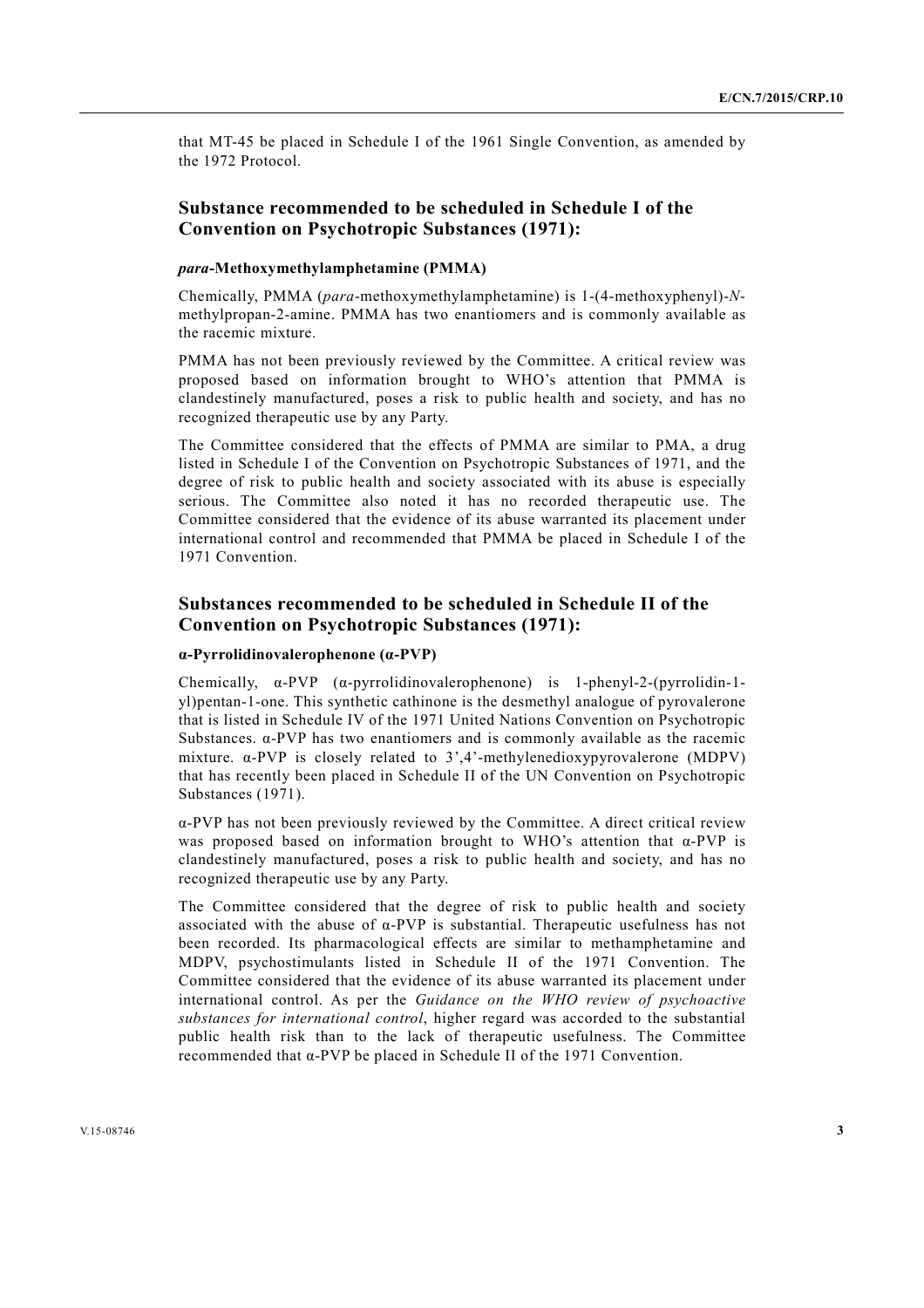#### *para***-Methyl-4-methylaminorex (4,4'-DMAR)**

Chemically, 4,4'-DMAR (*para*-methyl-4-methylaminorex) is 4-methyl-5-(4 methylphenyl)-4,5-dihydro-1,3-oxazol-2-amine. 4,4'-DMAR has four enantiomers and exists as racemic *cis*- or *trans*- forms. It is a synthetic substituted oxazoline derivative interpretable as an analogue of 4-methylaminorex (4-MAR) and aminorex, which are psychostimulants listed as Schedule I and Schedule IV substances, respectively, under the 1971 United Nations Convention on Psychotropic Substances.

4,4'-DMAR has not been previously reviewed by WHO. A critical review was proposed based on information brought to WHO's attention that 4,4'-DMAR is clandestinely manufactured, poses a risk to public health and society, and has no recognized therapeutic use by any Party.

As per the *Guidance on the WHO review of psychoactive substances for international control*, higher regard was accorded to the substantial public health risk than to the lack of therapeutic usefulness. The Committee considered that the degree of risk to public health and society associated with the abuse of 4,4'-DMAR is substantial. The Committee recommended that 4,4'-DMAR be placed in Schedule II of the 1971 Convention.

#### **Methoxetamine (MXE)**

Chemically, methoxetamine (MXE) is 2-(ethylamino)-2-(3 methoxyphenyl)cyclohexanone. It is a synthetic drug and belongs to the arylcyclohexylamine class like phencyclidine. Methoxetamine has two enantiomers and is commonly available as the racemic mixture.

During its 36th meeting, the WHO Expert Committee on Drug Dependence discussed the critical review report on methoxetamine and concluded that owing to the insufficiency of data regarding dependence, abuse and risks to public health, methoxetamine should not be placed under international control at that time, but be kept under surveillance. In 2014 the European Union decided to bring methoxetamine under control after a risk assessment by the EMCDDA. Furthermore new information on its abuse potential and more reports of fatal and non-fatal intoxications warranted a critical review for the 37th ECDD.

Methoxetamine has been shown to have effects similar to phencyclidine, a compound listed in Schedule II of the Convention on Psychotropic Substances of 1971. The Committee considered that the degree of risk to public health and society associated with the abuse liability of methoxetamine is substantial. The Committee also noted it has no recorded therapeutic use. The Committee considered that the evidence of its abuse warranted its placement under international control. The Committee recommended that methoxetamine be placed in Schedule II of the 1971 Convention.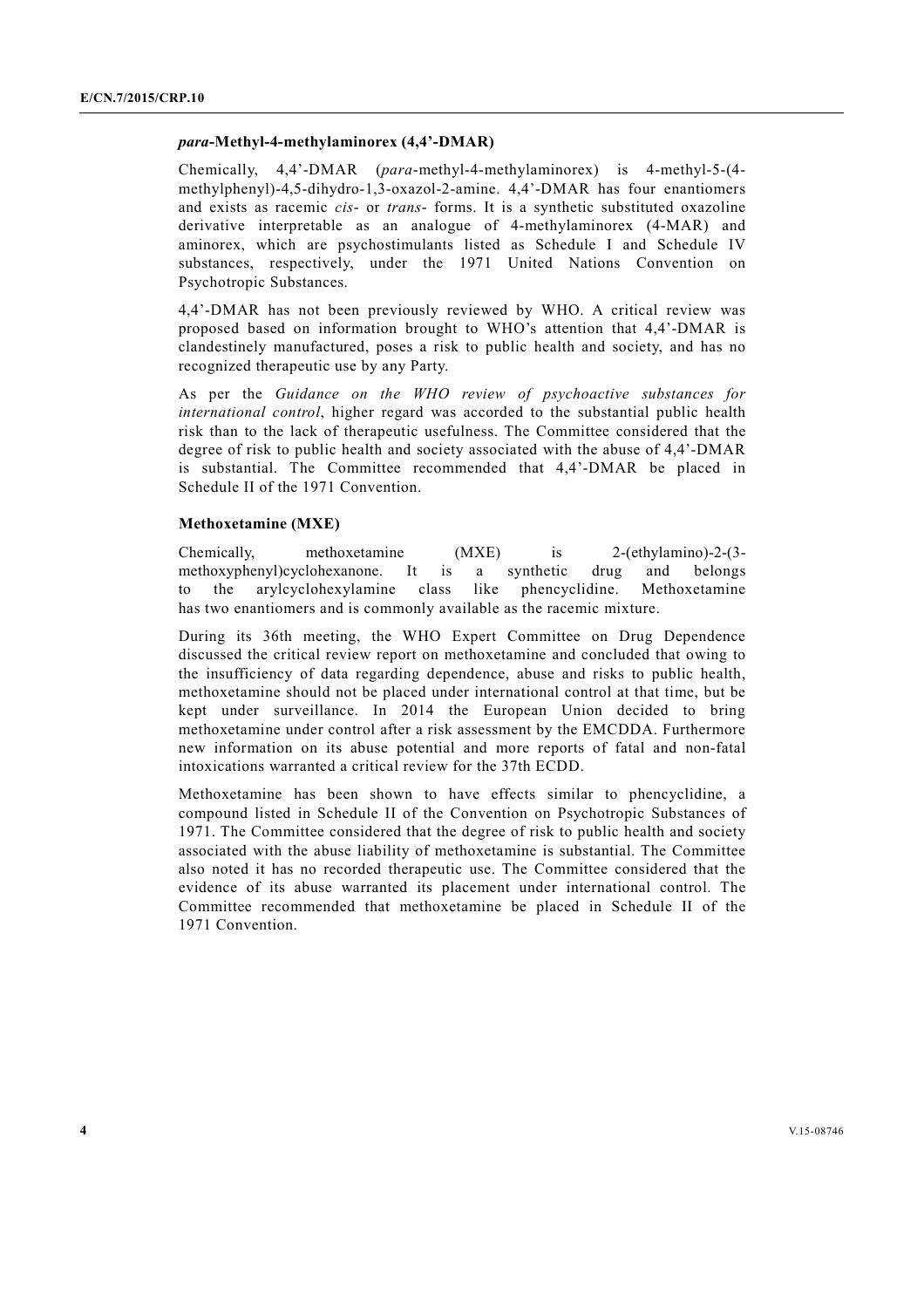## **Substance recommended to be scheduled in Schedule IV of the Convention on Psychotropic Substances (1971):**

#### **Phenazepam**

Chemically, phenazepam is 7-bromo-5-(2-chlorophenyl)-1,3-dihydro-2*H*-1,4 benzodiazepin-2-one.

Phenazepam has not been previously reviewed by the Committee. The Committee undertook a pre-review of the substance and considered that the information provided in the pre-review report was sufficient and indicated that dependence and harm caused by phenazepam was of such magnitude that proceeding directly into critical review within the meeting was warranted. All procedural requirements for a critical review, including two peer reviews, were fulfilled. Phenazepam has been shown to have effects similar to diazepam that is in Schedule IV of the Convention on Psychotropic Substances of 1971. The Committee considered that the degree of risk to public health and society associated with the abuse of phenazepam has a smaller but still significant risk to public health compared to substances in Schedules I-III and has a therapeutic usefulness from little to great. The Committee considered that the evidence of its abuse warranted its placement under international control. The Committee further recommended that phenazepam be placed in Schedule IV of the 1971 Convention.

### **Substance recommended for critical review:**

#### **Etizolam (INN)**

Chemically, etizolam is 4-(2-chlorophenyl)-2-ethyl-9-methyl-6*H*-thieno[3,2 *f*][1,2,4]triazolo[4,3-*a*][1,4]diazepine.

The Expert Committee on Drug Dependence (ECDD) reviewed etizolam for the first time at its 26th meeting in 1989. At that time, the Committee rated the abuse liability of etizolam as moderate and the therapeutic usefulness as moderate to high. In view of the lack of clear-cut abuse, and of public health and social problems associated with its use, the Committee was unable to come to a decision concerning the scheduling of etizolam and recommended that a decision be deferred to the 27th meeting of the Committee.

At its 27th meeting in 1990, the Committee again rated the abuse liability of etizolam as low to moderate and the therapeutic usefulness as moderate to high. The Committee noted few public health and social problems associated with its use at that time and considered that the degree of seriousness of these problems was not great enough to warrant international control. Consequently, the Committee did not recommend scheduling of etizolam in 1990.

At the 37 ECDD, on the basis of the evidence available regarding dependence, abuse and risks to public health, the Committee recommended that a critical review of etizolam is warranted for a future meeting.